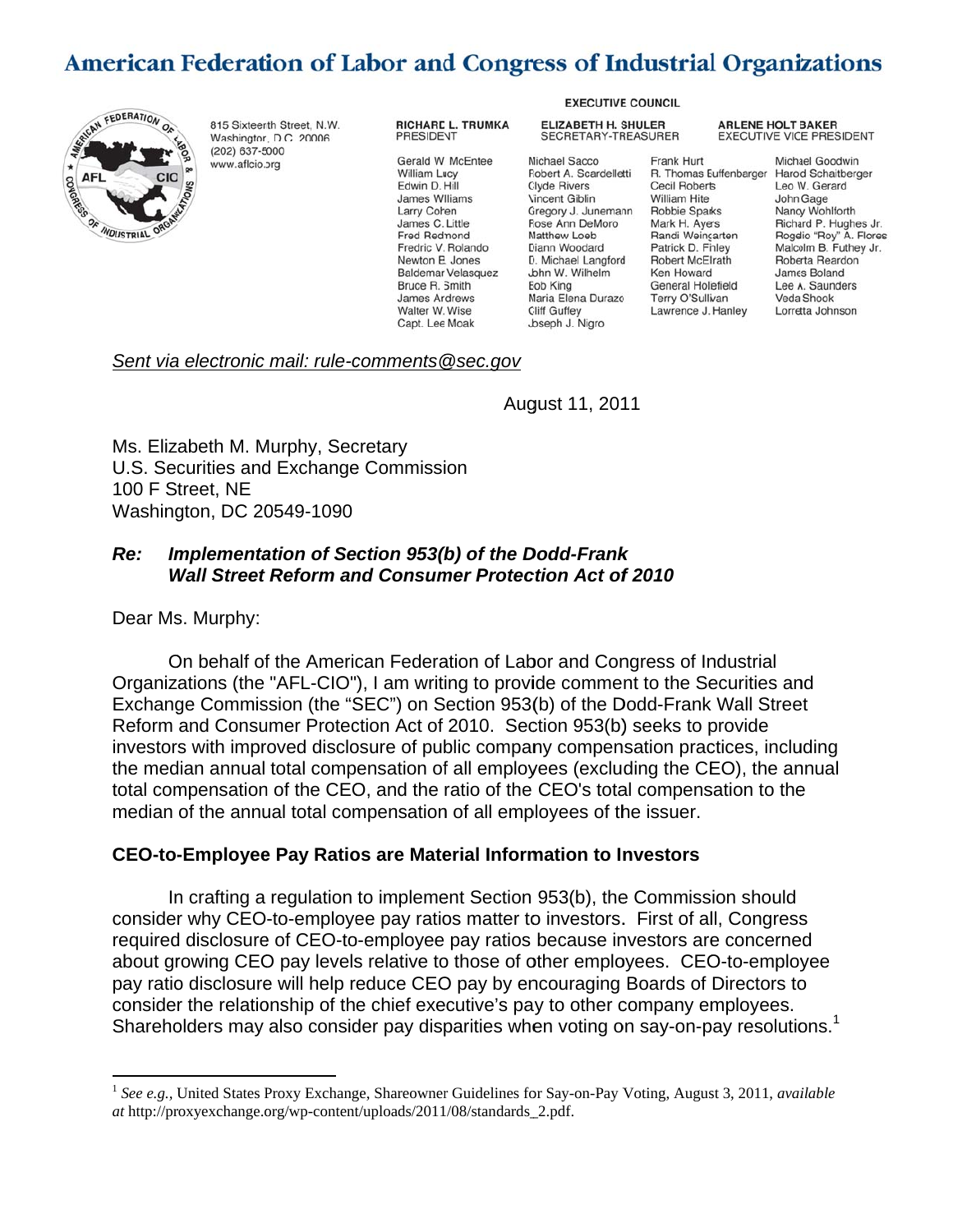Letter to Elizabeth M. Murphy August 11, 2011 Page Two

CEO-to-employee pay ratios also matter to investors because high pay ratios can hurt employee morale and productivity. Employees of public companies already know how much their CEO makes relative to their own pay. Academic studies show that large pay disparities within a company can hurt employee teamwork, loyalty, and motivation. The impact of CEO pay on employee morale is particularly important in today's weak economy where workers are being asked to do more for less.

There is no one-size-fits-all answer for the ideal ratio of CEO-to-employee compensation. Rather, disclosure of CEO-to-employee pay ratios will permit investors to compare the employee compensation structures of companies over time and to their competitors. Disclosure of median employee compensation data also provides valuable information to investors about their companies' human resources practices. Investors will be better able to determine which companies are investing in their human capital, an increasingly important contributor to shareholder value in today's economy.

The value to investors of Section 953(b) disclosures is discussed in greater detail in the enclosed paper, attached as Appendix A. Given the potential usefulness of this data to investors, the SEC should encourage issuers to supplement their Section 953(b) disclosures to provide greater context for investors. For example, issuers should be encouraged to provide a narrative discussion of their employee compensation practices. Issuers could also provide a breakdown of median employee compensation levels by categories such as part-time vs. full time, or U.S. vs. international employees.

#### **The SEC May Permit Statistical Sampling to Calculate the Median**

A few commentators on Section 953(b) have expressed concerns that identifying a company's median employee compensation level will be an unduly burdensome and expensive task. These criticisms of Section 953(b) wrongly assume that companies must be required to tabulate the total compensation of every single company employee to determine the median. The SEC can minimize issuer compliance costs with Section 953(b) by permitting the use of random statistical sampling to calculate the median of the annual total compensation of all employees of the issuer.

Judicial, statutory, and regulatory precedents indicate that the SEC can permit issuers to comply with Section 953(b)'s disclosure requirements through the use of statistical sampling. Such techniques are common and widely accepted in the field of statistics, and are frequently used when calculating median income levels. For example, the U.S. Census Bureau and the Department of Labor's Bureau of Labor Statistics use such techniques for their calculations of median income. A more thorough discussion of these precedents is attached to this letter as Appendix B.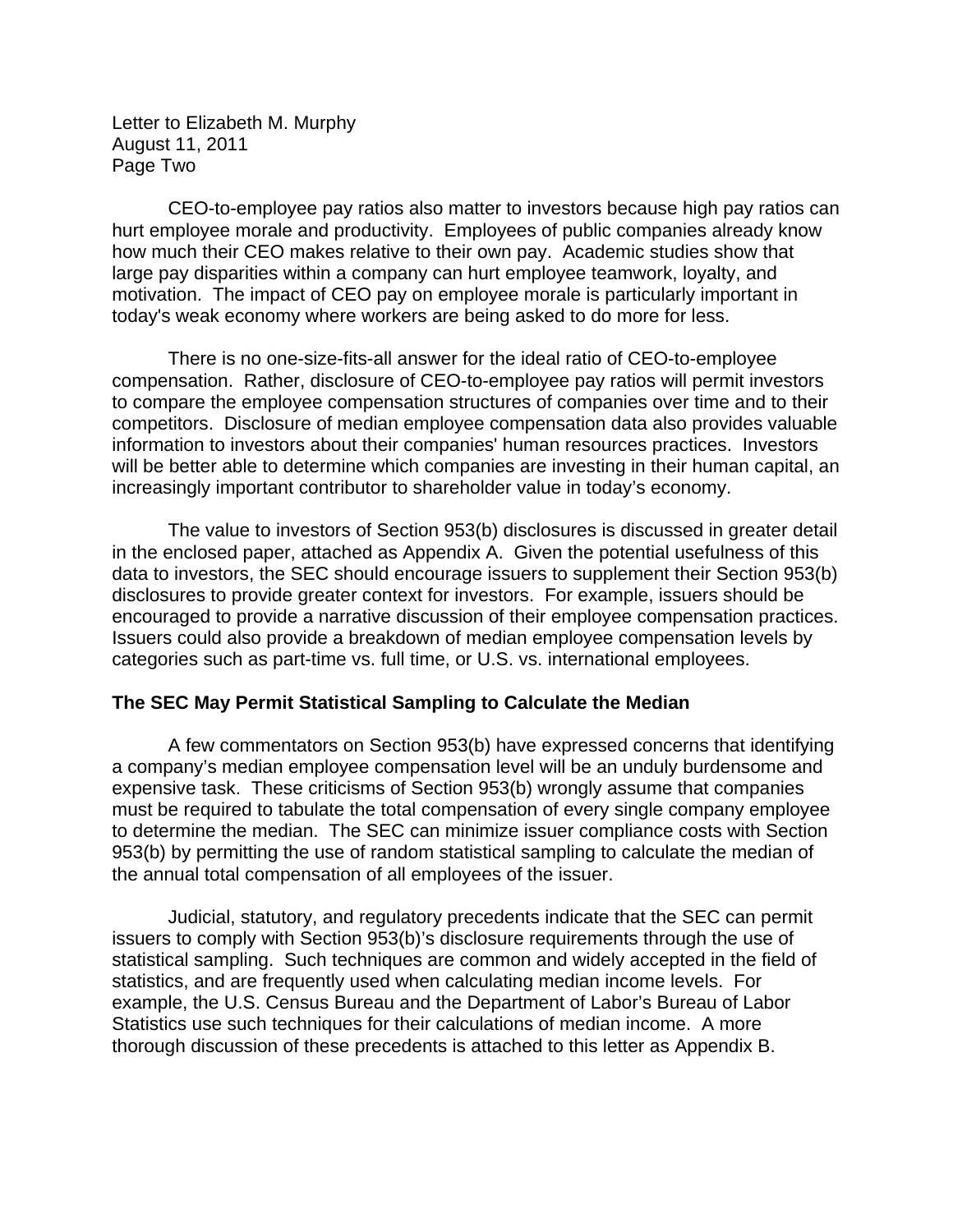Letter to Elizabeth M. Murphy August 11, 2011 Page Three

Section 953(b) does not specify how issuers must calculate the median of the annual total compensation of all employees. Because the median is a statistical term that is frequently used to describe a set of observations randomly drawn from a larger population, it is reasonable for the SEC to permit issuers to sample their employee populations to calculate the median. For this reason, a regulation that permits the use of statistical sampling to calculate the median will be upheld by the courts as a reasonable interpretation of Section 953(b).

The U.S. Supreme Court recently decided a case relevant to this analysis. In *Zuni Pub. Sch. Dist. No. 89 v. Dep't of Educ.,* 550 U.S. 81 (2007), the Court upheld a Department of Education regulation that specified the calculation methods to be used in identifying school districts at the 5th and 95th percentiles of per pupil funding. A statute in that case required that these percentiles be identified, but did not specify the statistical method to be used to calculate them. Because the median is simply a specific percentile, namely, the  $50<sup>th</sup>$  percentile, this case is highly analogous to the situation presented by Section 953(b).

The SEC should issue guidance to issuers on how to construct their sample methodology. For example, the SEC could specify the required sample size (e.g., 1 percent of the employee population) for determining median employee pay levels. Alternatively, the SEC could specify a specific confidence interval for calculating the median (e.g., for the 95 percent confidence level). The SEC could also permit issuers to proportionally allocate the sample according to the number of employees at each of the issuers' divisions, subsidiaries, or locations. This stratified sampling would allow issuers to use a smaller sample size to achieve the same level of precision.

#### **Selecting the Median Employee Based on Cash Compensation**

To further help reduce compliance costs, the SEC may also consider permitting issuers to identify their median employee based on cash compensation. Once the median employee has been identified, issuers could then calculate that employee's total compensation as called for by Section 953(b). It is likely that for many issuers, their median employee's cash compensation will be identical to the employee's total compensation as calculated under Regulation S-K Item 402. For example, few employees receive forms of compensation that are required to be disclosed under Item 402(c)(2)(ix) such as more than \$10,000 in perquisites or personal benefits.

The use of cash compensation to identify the median employee for Section 953(b) purposes would reduce issuers' compliance costs. For domestic employees, corporations are already required to compile and calculate cash compensation for tax reporting purposes, and most other countries have similar requirements. Until 2006, the SEC itself specified that just such a cash-only method was to be used to identify a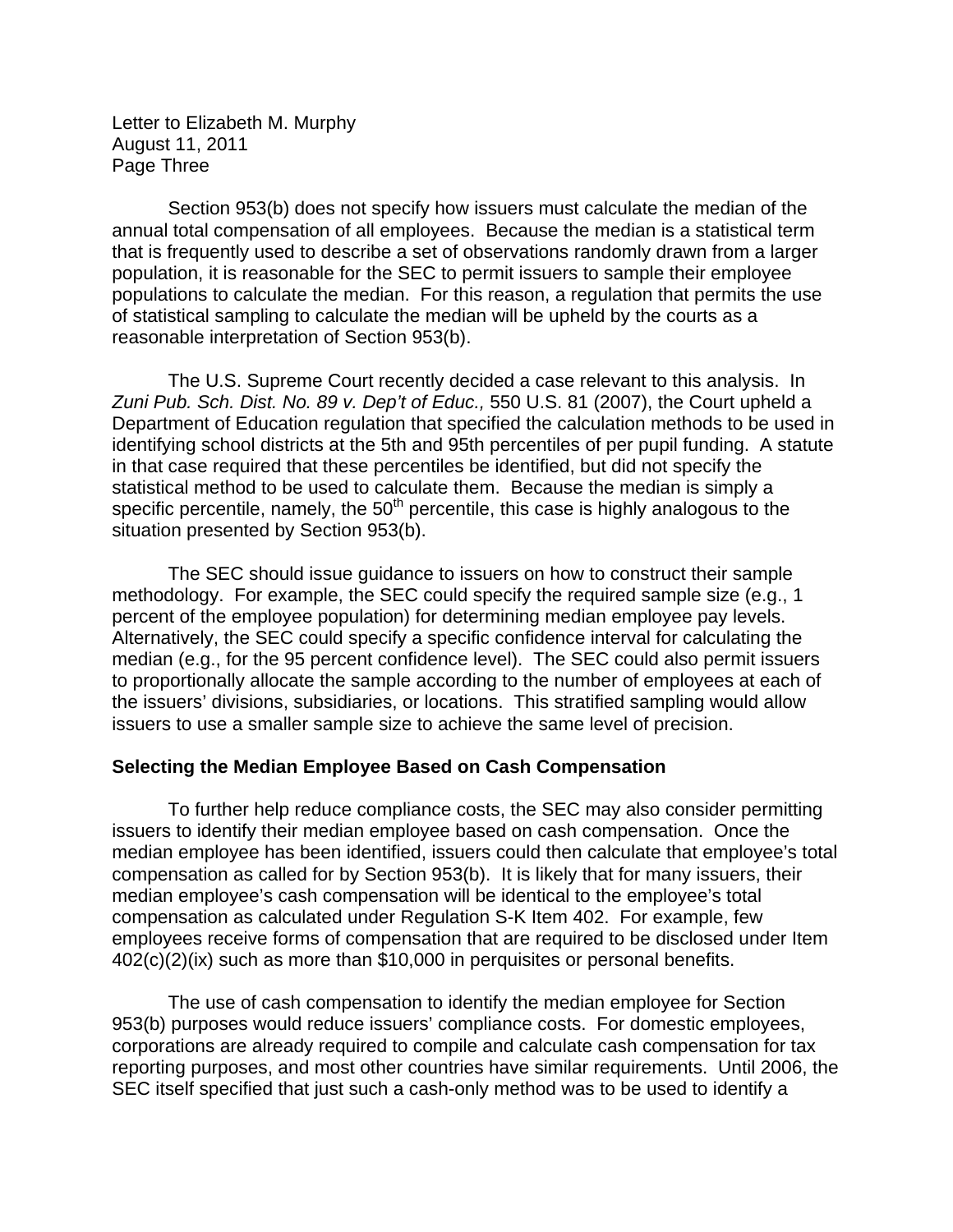Letter to Elizabeth M. Murphy August 11, 2011 Page Four

company's top five most highly paid Named Executive Officers (NEOs), whose total compensation for reporting practices would then be calculated using more extensive metrics. *See* 71 Fed. Reg. 53158, 53190 (Sept. 8, 2006).

#### **International and Part-Time Employees Should Be Included In the Median**

To be meaningful to investors, the SEC should require issuers to calculate the median total compensation of all employees counted for the purpose of complying with Regulation S-K Item 101(c)(1)(xiii) that calls for disclosure of the number of persons employed. In particular, the inclusion of international and part-time employees in Section 953(b) disclosures will provide a more accurate picture of issuers' worldwide compensation practices. Any methodological issues that arise from including international or part-time employees in Section 953(b) disclosures can be addressed by SEC guidance.

The inclusion of international employees is important because many issuers such as Caterpillar, PepsiCo, and Tyco have a majority of their workforce outside the U.S. Although some international employees may receive in-kind compensation not frequently used in the U.S. (for example, dormitory housing), such compensation need only be counted if it exceeds \$10,000 a year. *See* 17 C.F.R. § 229.402(c)(2)(ix)(a). The SEC could specify a standardized source by which to obtain foreign exchange rates for the purposes of these calculations. If necessary to avoid any potential violation of international privacy laws, issuers can collect Section 953(b) data on an anonymous basis without tracking the identity of their international employees.

Part-time employees should also be counted for the purpose of determining the median level of employee compensation under Section 953(b). The workforces of issuers in the retail or fast food industries may consist of a majority of part-time employees. To be meaningful to investors, Section 953(b) should not ignore these employees whose part-time status may be integral to understanding issuers' human resource policies and practices. If the SEC permits issuers to annualize the total compensation of part-time employees as full-time equivalent employees, issuers should be required to disclose their assumptions in making this adjustment.

#### **Section 953(b) Data Should Be Disclosed Annually in Issuer Proxy Statements**

The SEC has clear regulatory authority to determine which filings the required Section 953(b) disclosures must be made and how frequently the data must be calculated. Section 953(b)(1) states that the Commission must require disclosure "in **any** filing of the issuer" (emphasis added). As used by the statute, the term "any" refers to one or more items without specification or identification of a particular filing described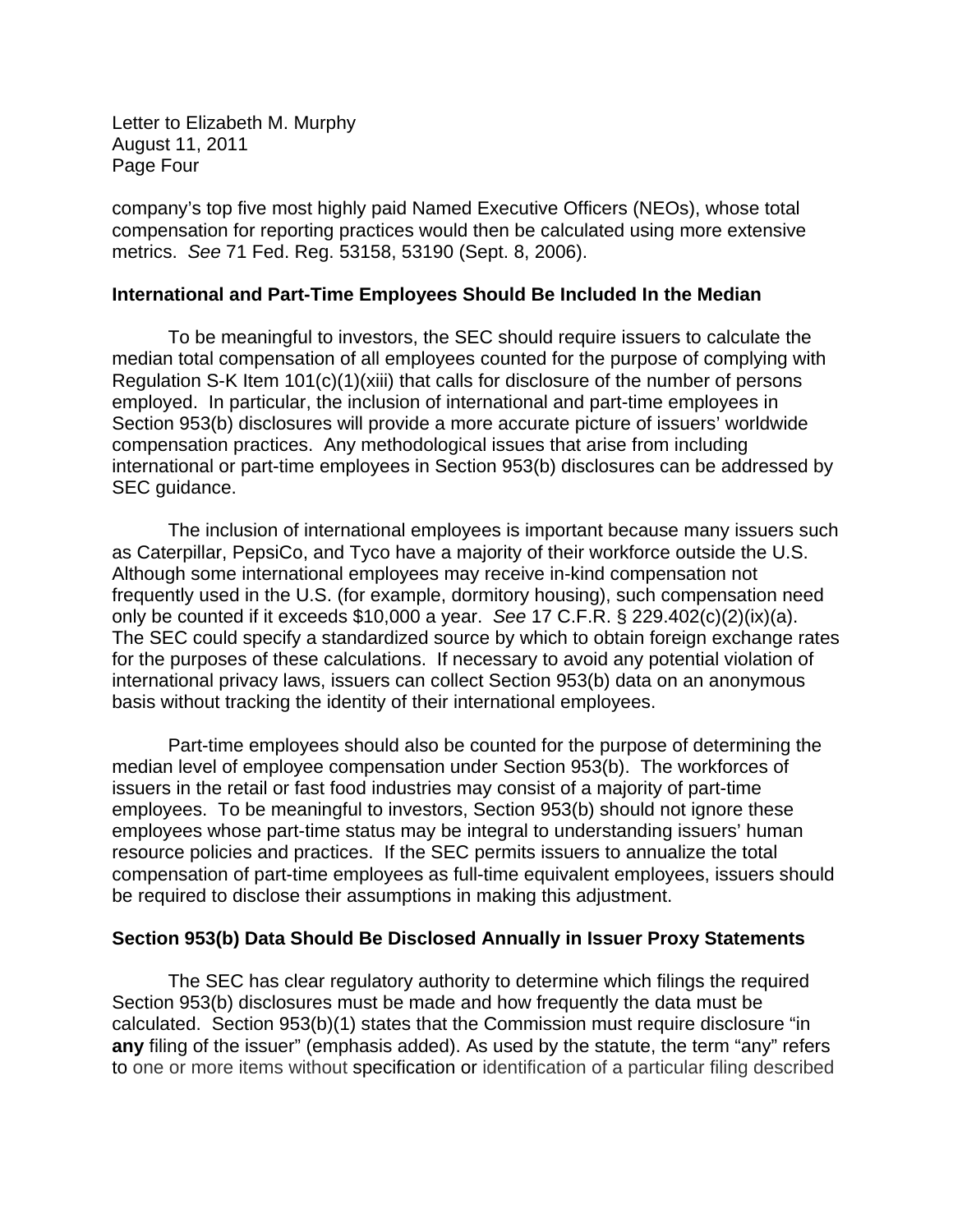Letter to Elizabeth M. Murphy August 11, 2011 Page Five

in 17 CFR 229.10(a). This does not mean (as some commentators have incorrectly suggested) that the information must be disclosed in "all" fillings of the issuer.

r The proxy statement is the most reasonable place for Section 953(b) disclosures to be provided. The fact that Section 953(b) calls for the disclosure of "**annual** total compensation" (emphasis added) suggests that this information should be disclosed on an annual basis (i.e., according to the issuers' fiscal year). In addition, Section 953(b)(2) itself references Item 402(c)(2)(x) of Regulation S-K which specifies the methodology for disclosing the summary compensation table in proxy statements. If for some reason this data is needed in other filings, Section 953(b) information may be incorporated by reference to the most recent proxy statement. Existing SEC regulations already permit certain information to be recalculated less often than it is reported.

#### **Conclusion**

Thank you for considering our views on how the Commission may implement Section 953(b) in ways that are faithful to the statute while minimizing compliance costs for issuers. Issuers with adequate internal controls over their payroll and employee benefit systems will have no difficultly complying with Section 953(b)'s reporting requirements. We strongly believe that Section 953(b) will prove to be of tremendous value to investors, and we therefore encourage the SEC to issue its final rulemaking no later than June 2012. Please contact Brandon Rees at (202) 637-5152 if the AFL-CIO can be of further assistance as you implement these statutory provisions.

Sincerely,

M.F. Perroty

Daniel F. Pedrotty Director, AFL-CIO Office of Investment

**Enclosures** 

DFP/sdw opeiu #2, afl-cio

CC: Chairman Mary L. Schapiro Commissioner Kathleen L. Casey Commissioner Elisse B. Walter Commissioner Luis A. Aguilar Commissioner Troy A. Paredes Director Meredith Cross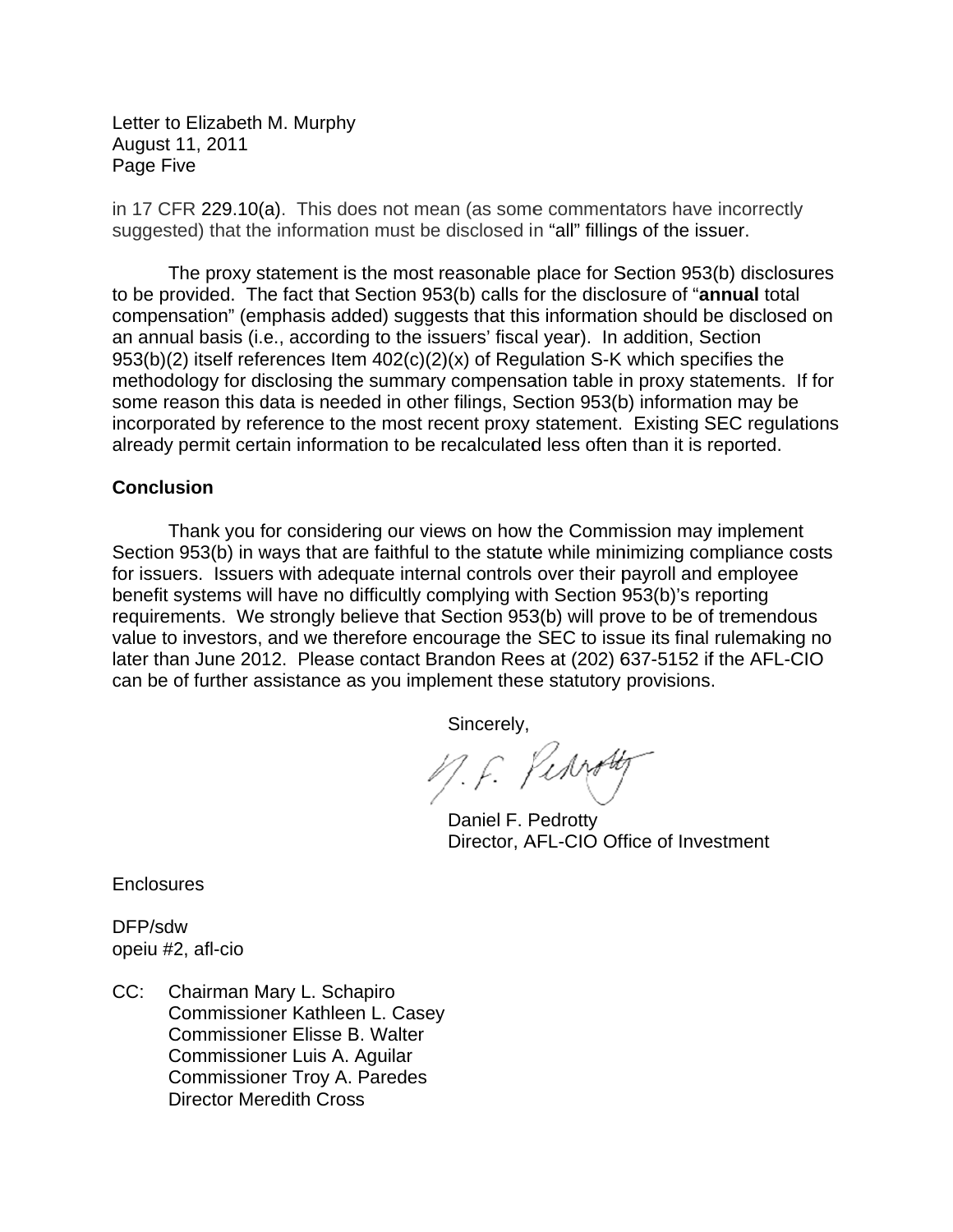#### **Dodd-Frank Section 953(b): Why CEO-to-Worker Pay Ratios Matter For Investors**

#### **Introduction**

Section 953(b) of the Dodd-Frank Wall Street Reform and Consumer Protection Act of 2010 introduces new reporting requirements for publicly traded companies to disclose the median of the annual total compensation of all employees (except the CEO) and the ratio of CEO compensation to median employee compensation. The U.S. Securities and Exchange Commission has announced its intention to issue regulations implementing this pay ratio disclosure requirement in the fall of 2011.

This new disclosure requirement seeks to address public and investor concerns about growing levels of executive compensation. CEO pay levels have increased dramatically over the past three decades. Excessive levels of CEO pay come at the expense of shareholders who are the owners of publicly traded companies. High levels of pay also provide incentives for CEOs to take excessive risks. For example, inappropriate executive compensation packages at financial services companies have been identified as a contributor to the Wall Street financial crisis.

By requiring that public companies disclose CEO-to-worker pay ratios, the Dodd-Frank Act encourages boards of directors to consider the relationship between CEO pay and the compensation paid to other employees. This provision provides greater transparency to investors about their companies' compensation practices for rank-andfile employees. Company-specific employee compensation data is not currently available to investors under existing disclosure requirements. This disclosure will allow investors to compare employee compensation practices between companies.

#### **CEO-to-Worker Pay Ratios Indicate CEO Pay Levels Are Excessive**

In recent decades, CEO pay has grown dramatically in the United States. Between the 1930s and the 1970s, CEOs of the largest companies received approximately \$1 million in total annual compensation (adjusted for inflation in year 2000 dollars).<sup>1</sup> During this period, the ratio of CEO-to-worker pay narrowed as workers' wages grew and CEO pay rose modestly.<sup>2</sup> By the 1990s CEO pay grew dramatically. *Business Week* estimated that CEO pay at the largest companies grew from 42 times the average worker's pay in 1980 to 531 times the average worker's pay in 2000. $3\,$  In 2010, large company CEOs received \$11.4 million, or 343 times worker pay, according to calculations by the AFL-CIO's Executive Paywatch website. $4$ 

 $2$  Id. 1 Carola Frydman and Raven E. Saks, *Executive Compensation: A New View from a Long-Term Perspective, 1936-2005*, July 6, 2007, http://web.mit.edu/frydman/www/trends\_frydmansaks\_rfs.pdf. <sup>2</sup>*Id.*

<sup>&</sup>lt;sup>3</sup> CEOs: Why They're So Unloved, Business Week, April 22, 2002.

 $4$  AFL-CIO Executive Paywatch analysis of 299 companies in the S&P 500, http://www.paywatch.org.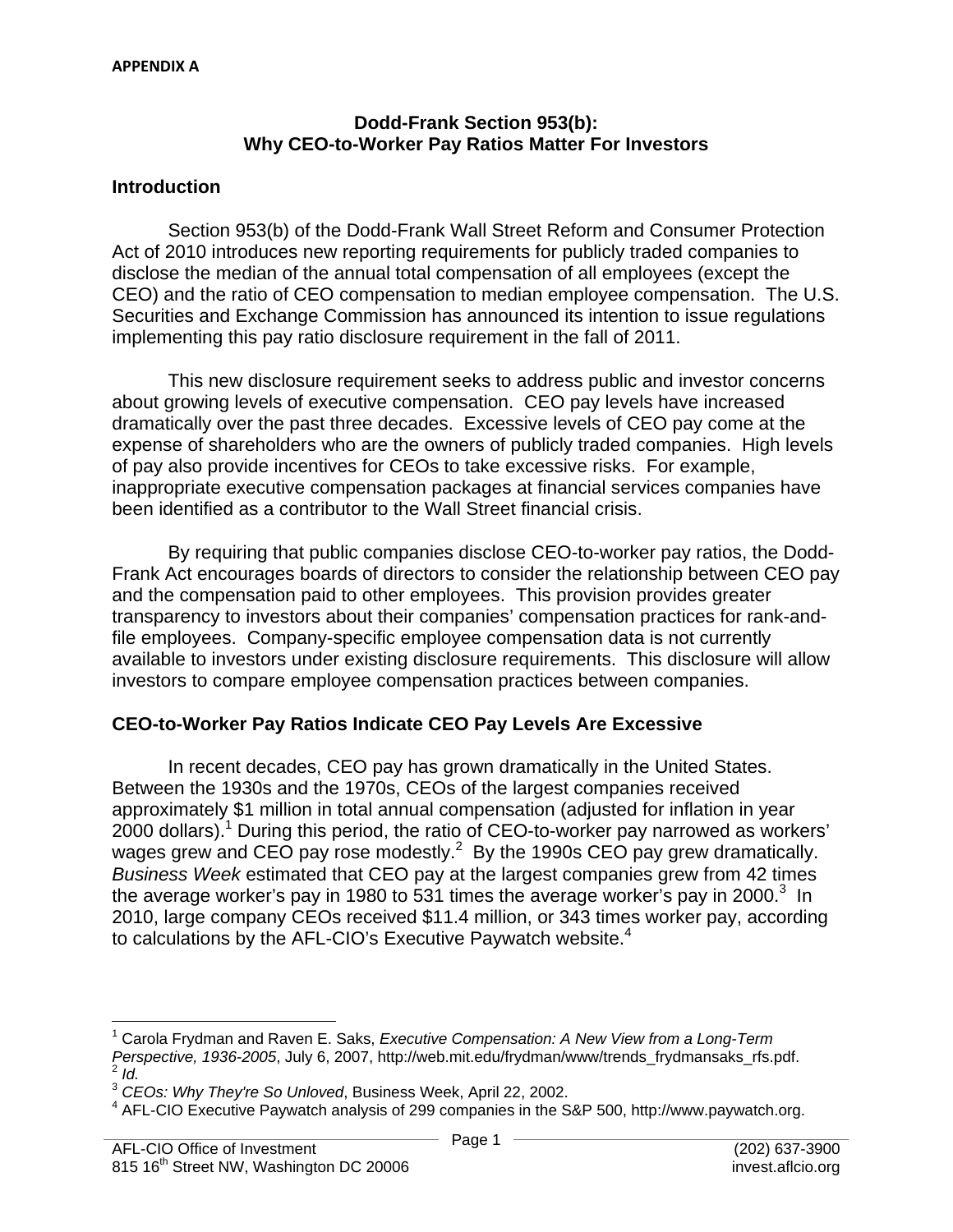At most publicly-traded companies, CEO pay is set by a compensation committee of the Board of Directors. These compensation committees frequently hire compensation consultants who conduct peer group analyses of what CEOs are paid at similar companies. While the CEO's final pay package may depend on company performance, compensation committees use these peer group studies to target the amount of compensation for the CEO. Chief executives also use peer group pay data when negotiating their compensation packages with compensation committees.

Peer group benchmarking has contributed substantially to CEO pay inflation. Not every CEO can be paid above average, yet no CEO wants to be in the "below average" category. Boards and compensation committees likewise often want to avoid being seen as "below average," whether out of concern for company prestige or fear that the CEO will leave. Thus, as each member of a peer group of companies seeks to raise its CEO compensation above the average, the net effect is a ratcheting up of executive compensation for the entire group.<sup>5</sup> This spiraling effect is further exacerbated because some companies aim their compensation target at the 75th percentile, $<sup>6</sup>$  while other</sup> companies choose as their peer group companies that are larger than them and have higher CEO pay to start with. $<sup>7</sup>$ </sup>

What is wrong with CEOs receiving ever greater amounts of compensation? CEO pay comes out of the pocketbooks of shareholders. Top executives at large public companies now keep for themselves an average of 10% of their companies' net profits; approximately double the rate in the early  $1990s<sup>8</sup>$ . Perhaps of even more concern, large compensation packages can provide an irresistible incentive for executives to make business decisions that are not in the best interests of their companies. For example, executive pay packages created an incentive for accounting fraud at Enron and Worldcom.<sup>9</sup> More recently, the structure of executive pay packages at Bear Stearns and Lehman Brothers have been blamed for encouraging excessive risk taking by company executives.<sup>10</sup>

<sup>5</sup> Thomas A. DiPrete, Greg Eirich, and Matthew Pittinsky, *Compensation Benchmarking, Leapfrogs, and The Surge in Executive Pay*, November 23, 2009, http://www.columbia.edu/~tad61/frog11232009.pdf. *See also* Charles Elson and Craig Ferrere, *Punting Peer Groups: Resolving the Compensation* 

*Conundrum*, BNA Corporate Governance Report, May 2, 2011.<br>
<sup>6</sup> See e.g., Abercrombie and Fitch, 2010 Proxy Statement, page 39.<br>
<sup>7</sup> Ceri Tune, *Rieking Pig 'Peers' te Set Pau, Executius Componention* 

Cari Tuna, *Picking Big 'Peers' to Set Pay, Executive Compensation Is Often Skewed by Comparisons*, The Wall Street Journal, August 17, 2009.

<sup>8</sup> Lucian Bebchuk and Yaniv Grinstein, *The Growth of Executive Pay*, Oxford Review of Economic Policy, Vol 21 (2005).

<sup>&</sup>lt;sup>9</sup> Janice Kay McClendon, *Bringing the Bulls to Bear: Regulating Executive Compensation to Realign Management and Shareholders' Interests and Promote Corporate Long-Term Productivity* (Winter 2004). Wake Forest Law Review, Vol. 39, No. 4, 2004.

<sup>10</sup> Lucian Bebchuk, Alma Cohen, and Holger Spamann, *The Wages of Failure: Executive Compensation at Bear Stearns and Lehman 2000-2008*, Yale Journal on Regulation, Vol. 27, 2010, pp. 257-282.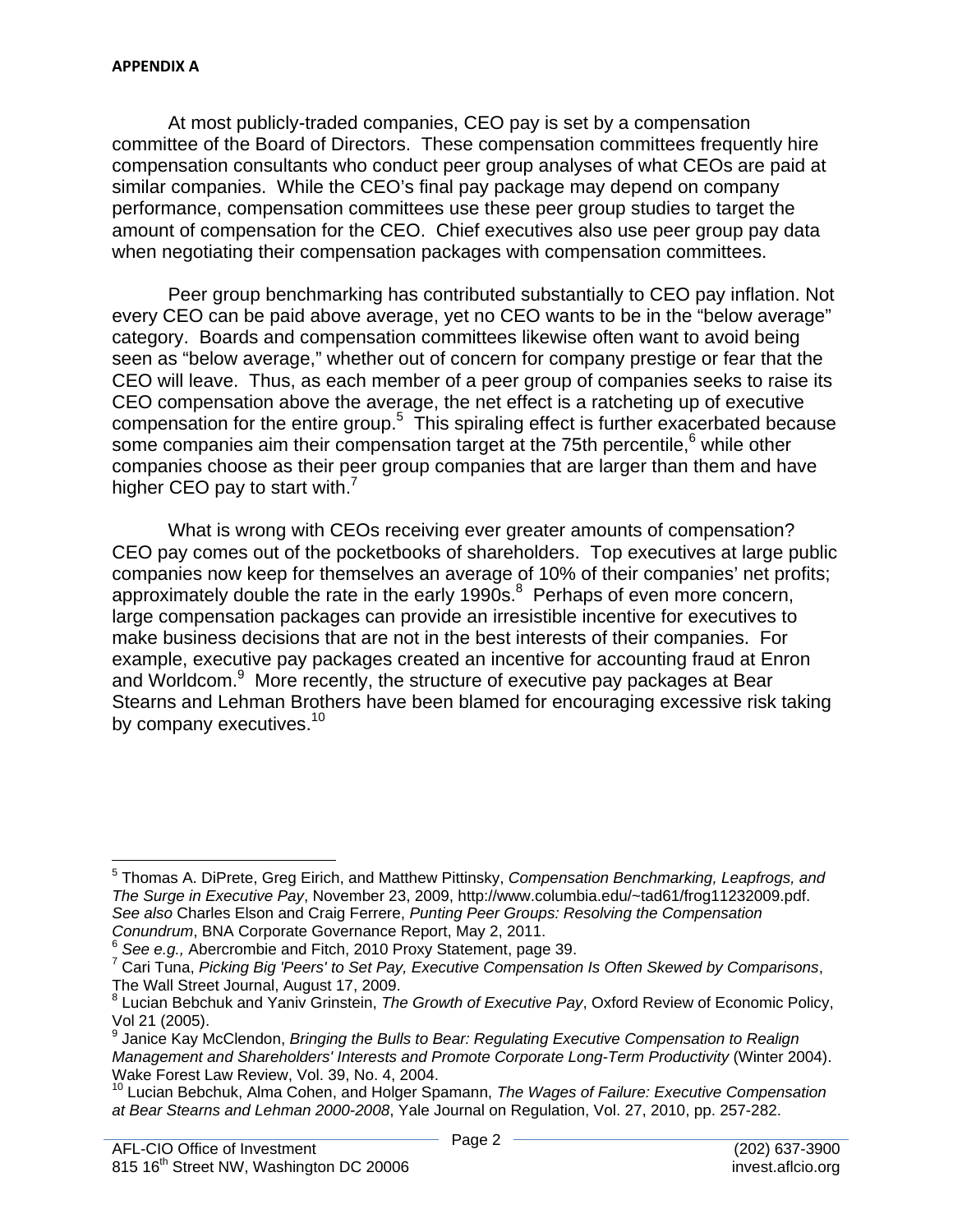# **CEO-to-Worker Pay Ratio Disclosure Will Help Limit CEO Pay**

they cannot go if they don't want resentment and falling morale to hit their companies."<sup>11</sup> The ratio of CEO-to-worker pay has long been recognized as an important ratio. Over one hundred years ago, investment banker J.P. Morgan argued that CEO pay should not exceed 20 times the average worker's pay. Management consultant Peter Drucker would often tell his clients that "a 20-to-1 salary ratio is the limit beyond which Disclosure of CEO-to-worker pay ratios will encourage compensation committees to consider pay disparities between the CEO and company employees. As Peter Drucker famously said, "what gets measured, gets managed."

In 1997, James Cotton, a law professor at Texas Southern University who previously spent 25 years in IBM's Corporate Law Department, published an article calling for disclosure of CEO-to-worker pay ratios as a way to bring context and a degree of reasonableness to executive pay packages.12 Investors recognize that the pay relationship between CEOs and company employees is important. For example, the Council of Institutional Investors recommends that compensation committees consider the "goals for distribution of awards throughout the company" and "the relationship of executive pay to the pay of other employees" as factors in developing their executive pay philosophy.<sup>13</sup>

and creativity needed from all of a company's employees.<sup>15</sup> Measuring CEO-to-worker pay ratios will encourage companies to compensate their CEOs as part of a team. Jim Collins, who served as a lecturer at the Stanford Graduate School of Business before starting his own consulting firm, conducted an exhaustive survey to identify companies that are truly "great," defined as those which generated, over fifteen years, cumulative stock returns that exceeded the market by at least three times. Of the nearly 1,500 companies that Collins surveyed, not one of the "great" companies had a high-paid, celebrity CEO.<sup>14</sup> Such celebrity CEOs turn a company into "one genius with 1,000 helpers," taking focus away from the motivation

It is for this reason that investment analysts have begun calling for enhanced disclosure requirements to enable comparisons of CEO pay to the key company expenditures that actually drive a company's success, such as compensation for other employees and research and design.<sup>16</sup> Moody's Investors Services, for instance, has

<sup>&</sup>lt;u> 1980 - Andrea Albert III, martin am Franca</u> <sup>11</sup> The Drucker Institute, Comment Letter to the SEC on Section 953(b) of Dodd-Frank, February 17, 2011, http://thedx.druckerinstitute.com/wp-content/uploads/2011/02/SECcomment.pdf.<br><sup>12</sup> James Cotton, *Toward Fairness in Compensation of Management and Labor: Compensation Ratios, A* 

*Proposal for Disclosure*, Northern Illinois University Law Review, 1997. 13 Council of Institutional Investors, Corporate Governance Policies, September 29, 2010, http://www.cii.org/CouncilCorporateGovernancePolicies/.

<sup>14</sup> Jim Collins, *Good to Great: Why Some Companies Make the Leap . . . and Others Don't*, (HarperBusiness, 2001).

<sup>&</sup>lt;sup>15</sup> Interview with Jim Collins, *Great Answers to Good Questions*, Fast Company, August 31, 2001.<br><sup>16</sup> Jack T. Ciesielski, *S&P 500 Executive Pay: Bigger Than . . . Whatever You Think It Is*, The Analyst's Accounting Observer, Vol 20, No. 7, May 23, 2011. For additional commentary from Mr. Ciesielski, see *Paychecks as Big as Tajikistan*, The New York Times, June 18, 2011.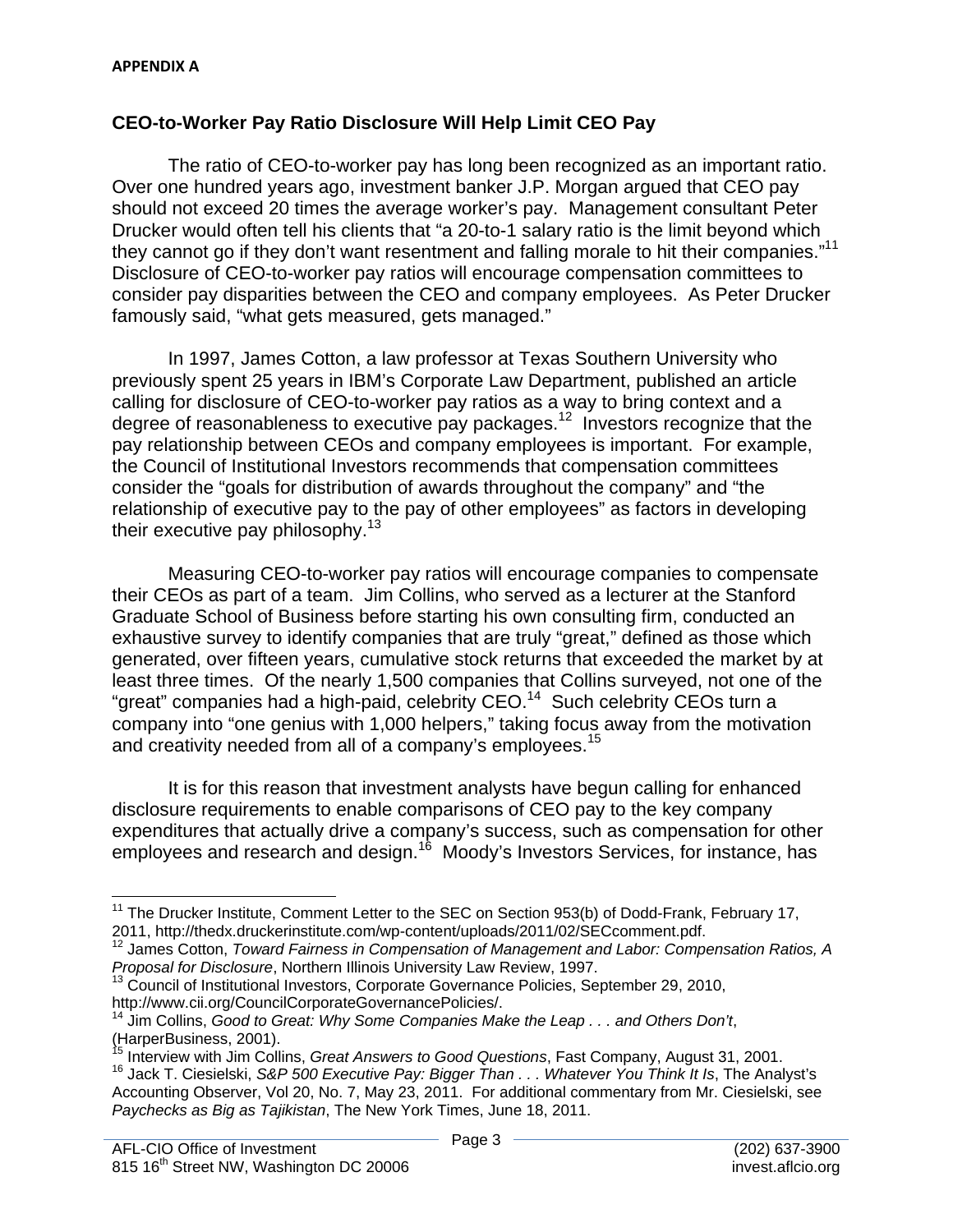noted that sharp imbalances between CEO pay and that of other key personnel may suggest a weak board and poor decision-making.<sup>17</sup> Additional disclosures, such as the CEO-to-worker pay ratio, will allow analysts to perform fuller assessments of companies, giving shareholders more information to make informed decisions.<sup>18</sup>

#### **The Ratio of CEO-to-Worker Pay Is Material Information**

The ratio of CEO-to-worker pay can affect the performance of companies. Because CEO pay levels are publicly disclosed, employees can easily compare their pay to their CEO. It is well documented that organizations with a high disparity of pay between top earners and those at the bottom suffer a decline in employee morale and commitment to the organization.19 Extreme disparities between CEO and employee pay have been shown to produce significant deterioration in the quality of products produced by employees.<sup>20</sup> A recent study demonstrated that in companies where CEO compensation is strongly disproportionate to that of other employees, the negative impacts extend at least ten levels down the chain of command, resulting in higher employee turnover and lower job satisfaction.<sup>21</sup> Another study found that firms with high levels of CEO pay relative to other top executives have reduced performance.<sup>22</sup>

Although the evidence suggests that CEO-to-worker pay ratios have an impact on employee performance, this does not mean that there is a single "one-size-fits-all" ratio that is optimal for all companies. Some research does document benefits to company performance from pay stratification amongst employees.<sup>23</sup> Yet, these effects taper off and become harmful to companies once pay stratification becomes too extreme.<sup>24</sup> The impacts of pay disparities are particularly strong in industries based on

<sup>&</sup>lt;sup>17</sup> Moody's Corporate Governance, *Key Governance Features of Investment Grade North American*<br>Independent Exploration and Production Issuers, September 2007.

*See e.g.* Editorial, *The Real Say on Pay*, New York Times, September 1, 2010, arguing that investors need company-specific data on CEO to worker compensation ratios in order to facilitate analyses of the effects that pay structures have on company performance and the broader economy.

<sup>&</sup>lt;sup>19</sup> See e.g. Jeffrey Pfeffer, Human Resources from an Organizational Behavior Perspective: Some<br>Paradoxes Explained, Journal of Economic Perspectives, Vol. 21 (2007).

*Paradoxes Explained*, Journal of Economic Perspectives, Vol. 21 (2007). 20 Douglas Cowherd and David Levine,*Product Quality and Pay Equity Between Lower-Level Employees*  and Top Management, Administrative Science Quarterly, Vol. 37 (1992).<br><sup>21</sup> Matt Bloom and John Michel, *The Relationships Among Organizational Context, Pay Dispersion, and* 

*Managerial Turnover*, Academy of Management Journal, (2002). *See also* James Wade, Charles O'Reilly III, and Timothy Pollock, *Overpaid CEOs and Underpaid Managers: Fairness and Executive Compensation*, Organization Science (2006), finding the same effects stretching down at least five levels

down the chain of command. 22,Lucian Bebchuk, Martijn Cremers, and Urs Peyer, *The CEO Pay Slice*, September 2010, forthcoming in

the *Journal of Financial Economics*.<br><sup>23</sup> See e.g. Daniel Dinga, Syed Akhtarb and Gloria L. Ge, *Effects of Inter- And Intra-Hierarchy Wage Dispersions on Firm Performance in Chinese Enterprises*, The International Journal of Human Resource Management, Vol. 20 (2009).

Linked Employer-Employee-Data, February 14, 2008, 24 Nils Braakmann, *Intra-Firm Wage Inequality and Firm Performance – First Evidence From German* 

*Linked Employer-Employee-Data*, February 14, 2008, http://www.uni-graz.at/socialpolitik/papers/Braakmann.pdf.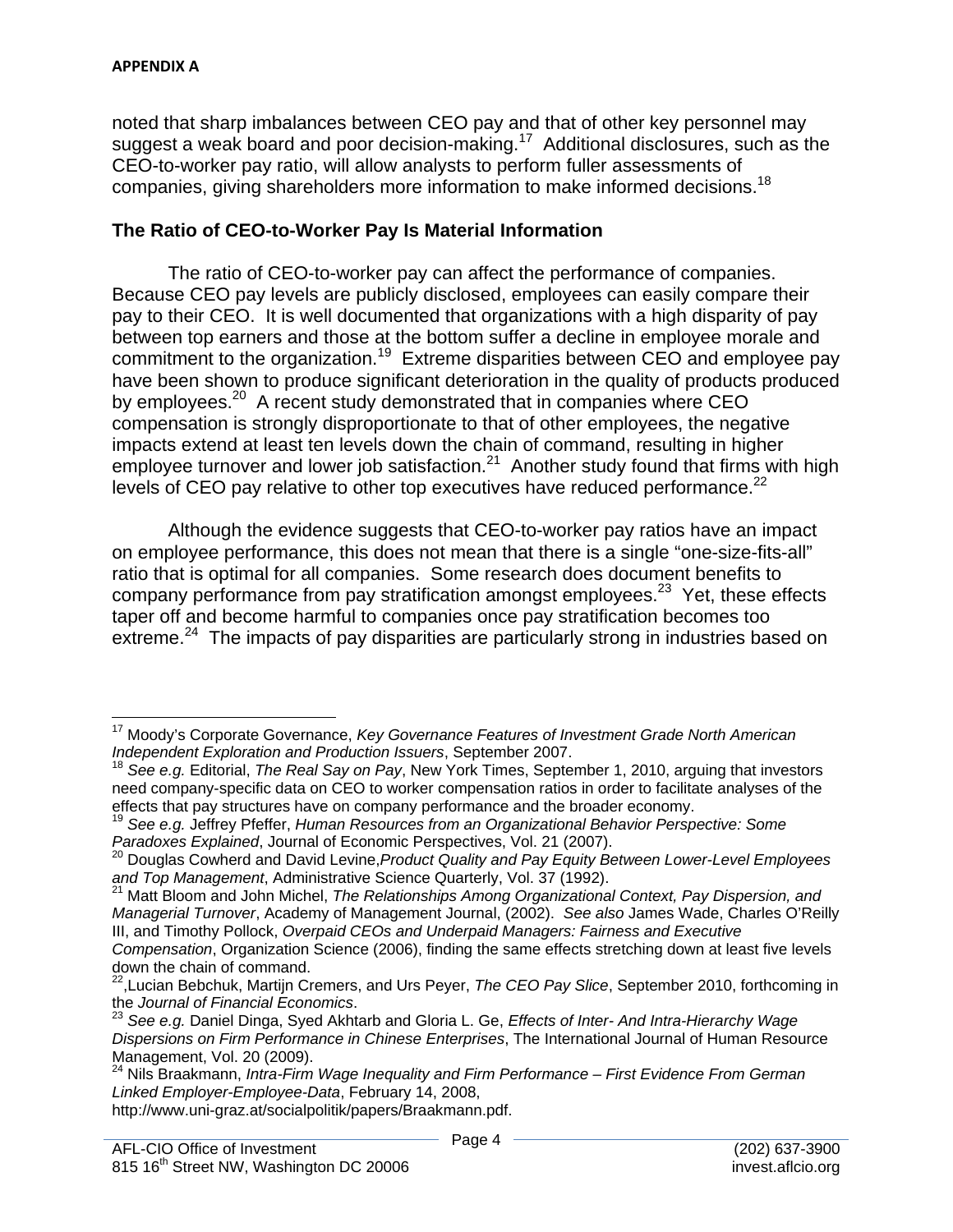technology, creativity, and innovation. $25$  These sectors are crucial to America's future economic success, and they depend significantly on the ability of employees to collaborate, share ideas, and function effectively as teams, all of which are damaged by extreme differentials in compensation amongst employees.<sup>26</sup>

Companies with high levels of employee morale have outperformed their competitors. In 1998, *Fortune Magazine* began to publish an annual ranking of the "100 Best Companies to Work for in America." This list was based on extensive surveys that asked employees about the fairness of their companies' compensation policies, their attitudes towards management, whether they felt respected at work, and their overall job satisfaction. Starting in 1998, \$100,000 invested in a weighted index of the "Best Companies to Work for in America" would have grown to about \$240,000 as of 2009, compared with only \$150,000 in value for the same money invested in the stock market as a whole.<sup>27</sup> That's an average of 4.1% better performance per year, according to a recent study by Alex Edmans, Assistant Professor at the University of Pennsylvania's Wharton School of Business.<sup>28</sup> Given that executive pay disparities impact employee morale, and that employee morale impacts company performance, investors have every reason to consider the ratio of CEO to median worker compensation to be a highly material metric informing their investment decisions.

## **Median Employee Pay Data Is Also Valuable For Investors**

Section 953(b) requires that companies disclose the median compensation level of all company employees. Because mathematical averages are skewed by high levels of executive pay, the disclosure of median employee compensation levels will best represent the compensation received by a typical company employee. This information will provide investors with valuable insight to how their companies compensate their employees. For many companies, the cost of employee compensation and benefits is the company's largest expense. However, few companies provide their investors with any disclosure of how this compensation is allocated across their workforce.<sup>29</sup>

There are a variety of reasons why median employee pay levels are material to investors. Fundamentally, higher wages suggest that a company is making strategic investments in human capital, something not as readily apparent based on existing corporate disclosures. Human capital was less important 100 years ago, when workers

 <sup>25</sup>*See* Phyllis Siegel and Donald C. Hambrick, *Pay Disparities Within Top Management Groups: Evidence of Harmful Effects on Performance of High-Technology Firms*, Organization Science, Vol. 16 (2005). *See also* Aneika L. Simmons, *Organizational Justice: A Potential Facilitator or Barrier to Individual Creativity*, Doctoral Dissertation, Texas A&M University, December 2006.

<sup>26</sup> Phyllis Siegel and Donald C. Hambrick, *Pay Disparities Within Top Management Groups: Evidence of*  Harmful Effects on Performance of High-Technology Firms," Organization Science, Vol. 16 (2005).<br><sup>27</sup> Investing in Happy Workers, Profiting from Happiness, The Economist, February 17th, 2009.<br><sup>28</sup> Alex Edmans, Does the Stoc

*Prices*, Journal of Financial Economics, March 30, 2011.

<sup>29</sup> Notable examples of companies that have voluntarily disclosed employee compensation data to their investors include MBIA and Whole Foods. Other companies such as El Paso and Intel disclose that they consider pay equity issues when setting executive compensation.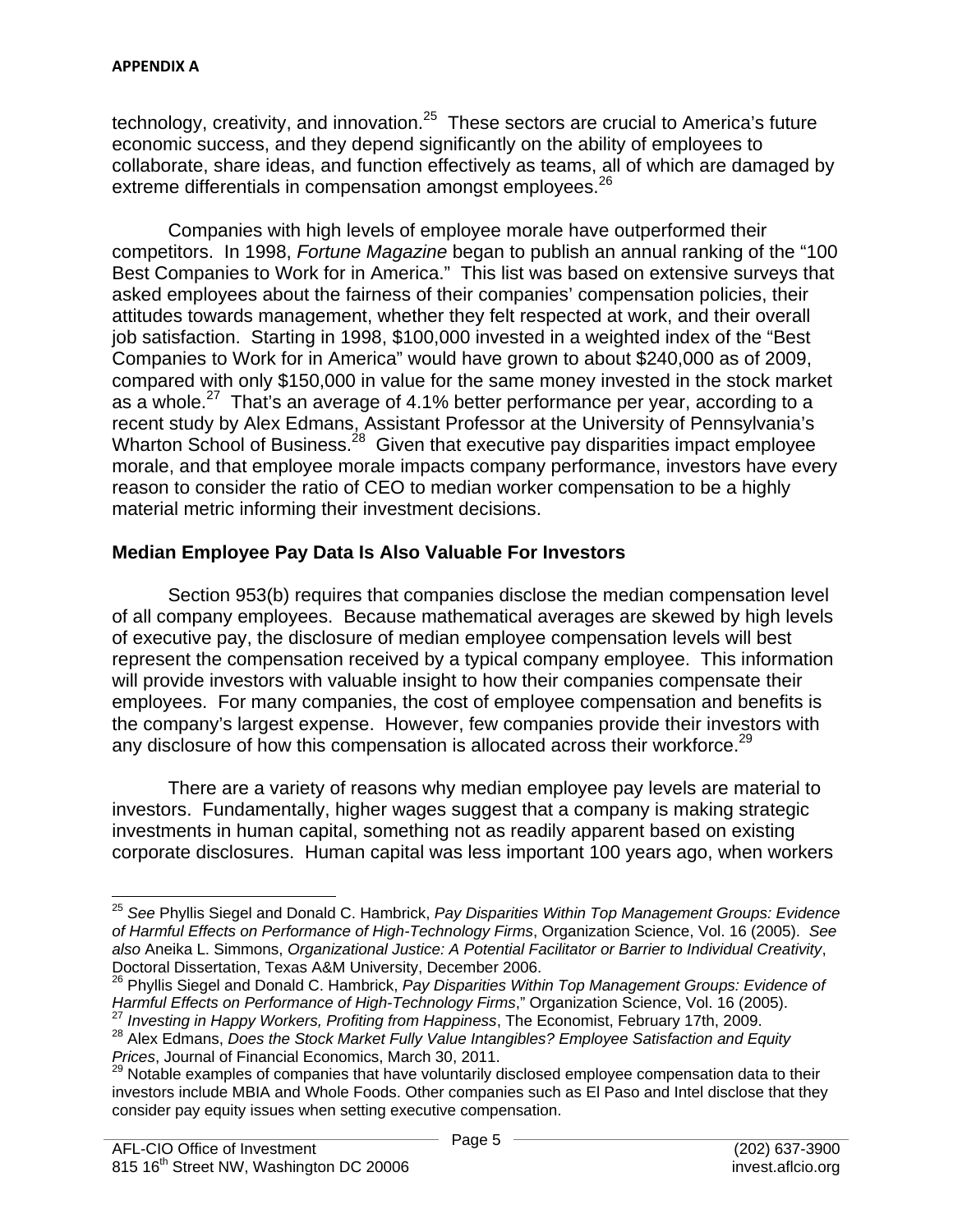can be crucial.<sup>32</sup> performed simple tasks with easily measurable outputs. In such situations, the knowledge and motivation of employees was relatively unimportant.<sup>30</sup> Modern tasks are more difficult to quantify and assess, and require more nuanced skills.<sup>31</sup> For firms whose business success depends on such tasks, the increased motivation and decreased turnover that come from higher wages and more equitable pay structures

It is this investment in human capital that has been a key factor, amongst others, in allowing Costco to outperform Wal-Mart, even while paying an average of \$17/hour instead of \$10/hour to employees in similar positions.<sup>33</sup> Similarly, higher pay levels may indicate that a company pays "efficiency wages," i.e., more than the minimum level needed so that the company can attract the best qualified employees and improve employee productivity.<sup>34</sup> Relatively higher levels of median employee compensation may also make it easier to retain workers and reduce employee turnover. Finally, higher employee pay levels likely indicate that a company employs a workforce that is relatively highly skilled. As pay information becomes publicly available, investors will be able to make more informed investment decisions based on more accurate assessments of companies' investments in human capital.

Some critics of Section 953(b) have argued that investors will be misled by CEOto-worker pay disclosure. To be sure, companies in different industries will disclose different pay levels and ratios. A Wall Street investment bank will likely have very different employee compensation numbers compared to a retail department store company. Yet the same argument could be made with regards to a company's debt-toequity ratio, gross profit margin, return on equity, or any number of other financial ratios. The point of disclosure is not to give a single figure that completely describes a company, but to provide another data point that helps investors get a fuller understanding of their company's compensation practices.

Companies are free to supplement their Section 953(b) disclosures with their own narrative discussion of their workforce compensation practices. For example, a company that has many employees offshore could provide a compensation breakdown of its U.S. and international workforces. Companies that have a large number of parttime employees could provide a compensation breakdown of their full-time and parttime employees. Compensation consultant firm Radford has recommended that their clients offer more specific data and fuller explanations of their compensation structures

<sup>&</sup>lt;u> 1980 - Andrea Albert III, am bhliain 1980 - An t-Aontaithe ann an t-Aontaithe ann an t-Aontaithe ann an t-Aon</u> <sup>30</sup> Alex Edmans, *Does the Stock Market Fully Value Intangibles? Employee Satisfaction and Equity Prices*, Journal of Financial Economics, March 30, 2011.

 <sup>31</sup>*Id.*

<sup>&</sup>lt;sup>32</sup> See the research of scholars such as Matt Bloom, Charles O'Reilly, and others, cited above.<br><sup>33</sup> See Wayne Cascio, *Decency Means More than "Always Low Prices": A Comparison of Costco to Wal-Mart's Sam's Club,* Academy of Management Perspectives, Vol. 20, August 2006.

<sup>34</sup>*See e.g.,* George Akerlof and Janet Yellen, Eds., *Efficiency Wage Models of the Labor Market,* Cambridge University Press, Cambridge UK (1987). *See also* George Akerlof, *Labor Contracts as Partial Gift Exchange*, Quarterly Journal of Economics, Vol 97 (1982).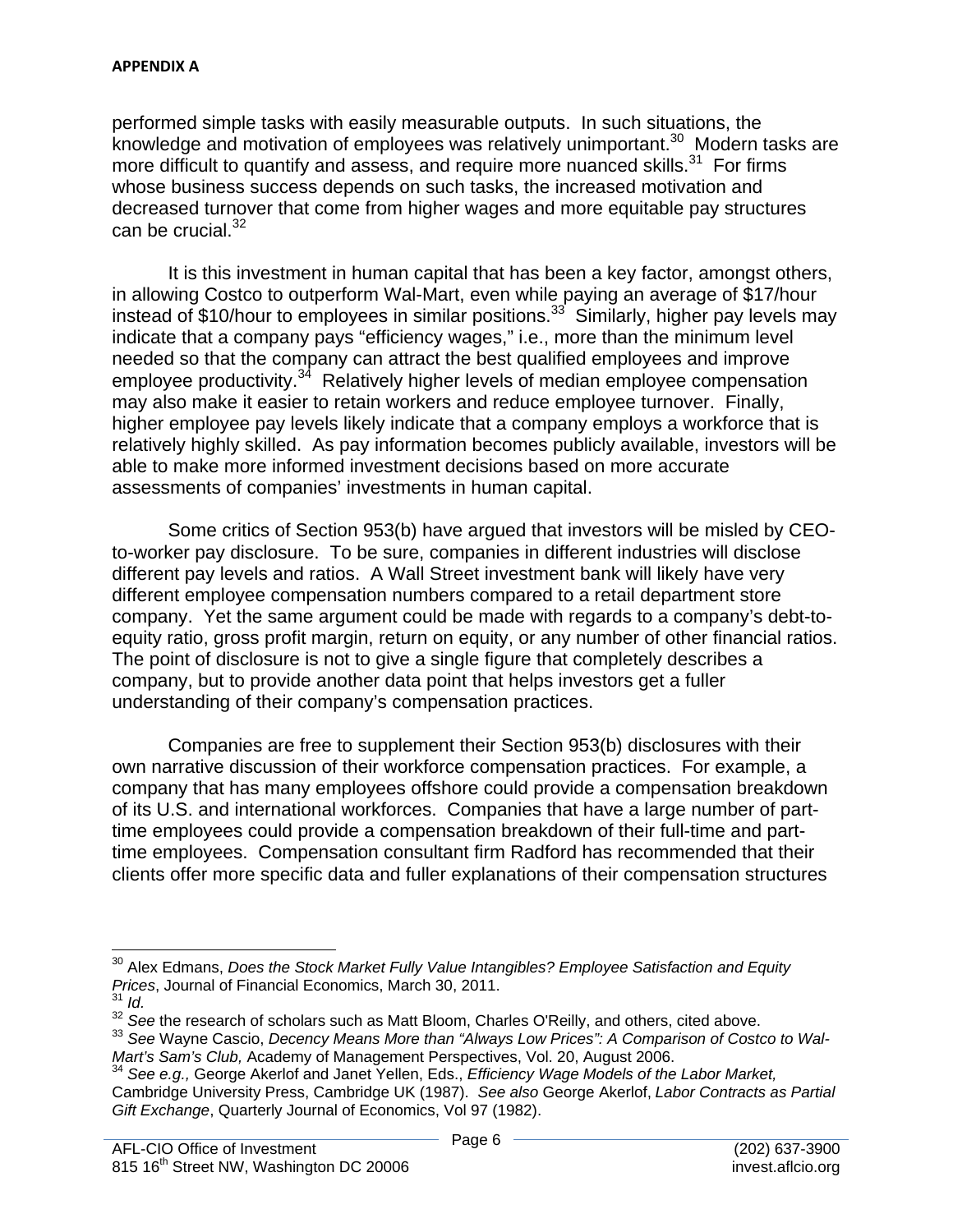and strategies.<sup>35</sup> The Securities and Exchange Commission could also require this type of supplemental disclosure under the Securities Exchange Act of 1934.

# **Conclusion**

Section 953(b) of the Dodd-Frank Wall Street Reform and Consumer Protection Act of 2010 is valuable to investors for many reasons. Most importantly, CEO-to-worker pay ratio disclosure will encourage a moderation of the level of CEO pay by highlighting the effect of pay disparities on employee morale and productivity. These disclosures will give investors context to assess whether compensation is being awarded broadly across the entire company or concentrated at the top. Furthermore, CEO-to-worker pay disclosure will help investors identify companies that are likely to have satisfied and motivated workforces, and those that are investing in their human capital, both of which have been shown to be reliable indicators of profitable and successful companies.

 35 Radford Consulting, *Dodd-Frank Act: The Importance of Putting CEO Pay Multiples Into Context*, November 16, 2010.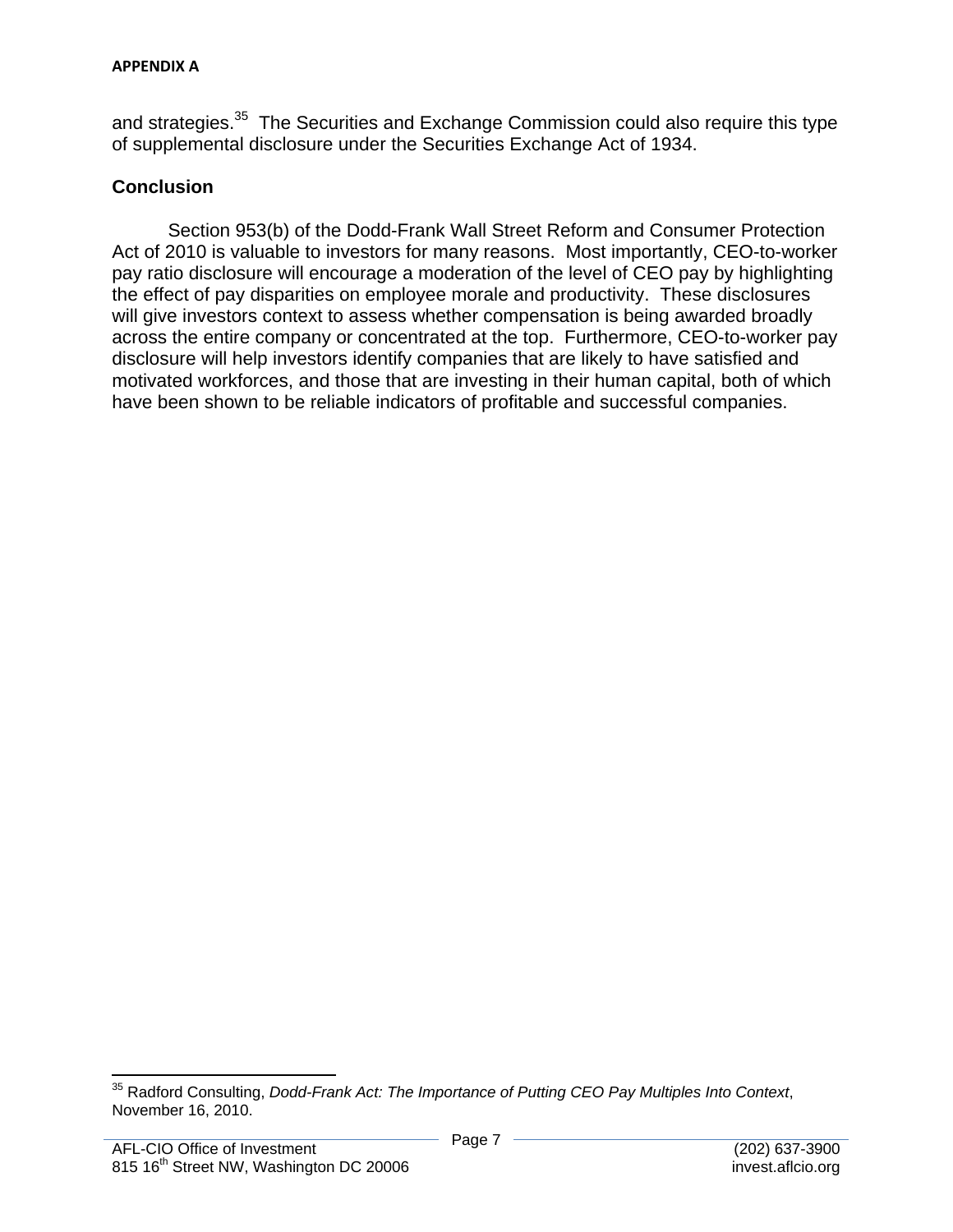## **How The SEC Can Minimize Dodd-Frank Section 953(b) Compliance Costs By Permitting the Use of Statistical Sampling to Calculate the Median**

#### **Introduction**

Section 953(b) of the Dodd-Frank Wall Street Reform and Consumer Protection Act of 2010 instructs the U.S. Securities and Exchange Commission (the "SEC") to amend the executive compensation provisions of Regulation S-K, Item 402, so as to require companies to disclose the median annual total compensation of all employees apart from the chief executive officer, the total annual compensation of the chief executive officer, and the ratio between these two numbers. Critics of Section 953(b) have argued that companies may incur significant compliance costs if they are required to perform complex calculations to determine the total compensation for each company employee in order to determine the median.

The text of Section 953(b) is silent on how companies are to calculate the median annual total compensation of all employees. Because Section 953(b) does not define how the median should be calculated, the SEC has the latitude to permit companies calculate the median based on a statistical sample of their employee population. As we illustrate below, other federal agencies that calculate median figures – such as the Census Bureau or the Bureau of Labor Statistics – use sampling methodology. This approach will minimize Section 953(b) compliance costs while at the same time providing investors with the median annual total compensation of all employees with a high degree of statistical accuracy.

# **Interpreting the Statutory Text of Section 953(b)**

Section 953(b) instructs the SEC to amend 17 C.F.R. § 229.402 (Regulation S-K, Item 402) to require issuers to disclose, in any filing described in 17 C.F.R. § 229.10(a) (Regulation S-K, Item 10):

(A) the median of the annual total compensation of all employees of the issuer, except the chief executive officer (or any equivalent position) of the issuer;

(B) the annual total compensation of the chief executive officer (or any equivalent position) of the issuer; and

(C) the ratio of the amount described in subparagraph (A) to the amount described in subparagraph (B).

Dodd-Frank Wall Street Reform and Consumer Protection Act of 2010, Pub. L. No. 111-203, Title IX, Subtitle E, § 953(b), 124 Stat. 1904 (2010).

The Act further states that "[f]or purposes of this subsection, the total compensation of an employee of an issuer shall be determined in accordance with section 229.402(c)(2)(x) of title 17, Code of Federal Regulations, as in effect on the day before the date of enactment of this Act." *Id.* CFR Section 229.402(c)(2)(x) provides a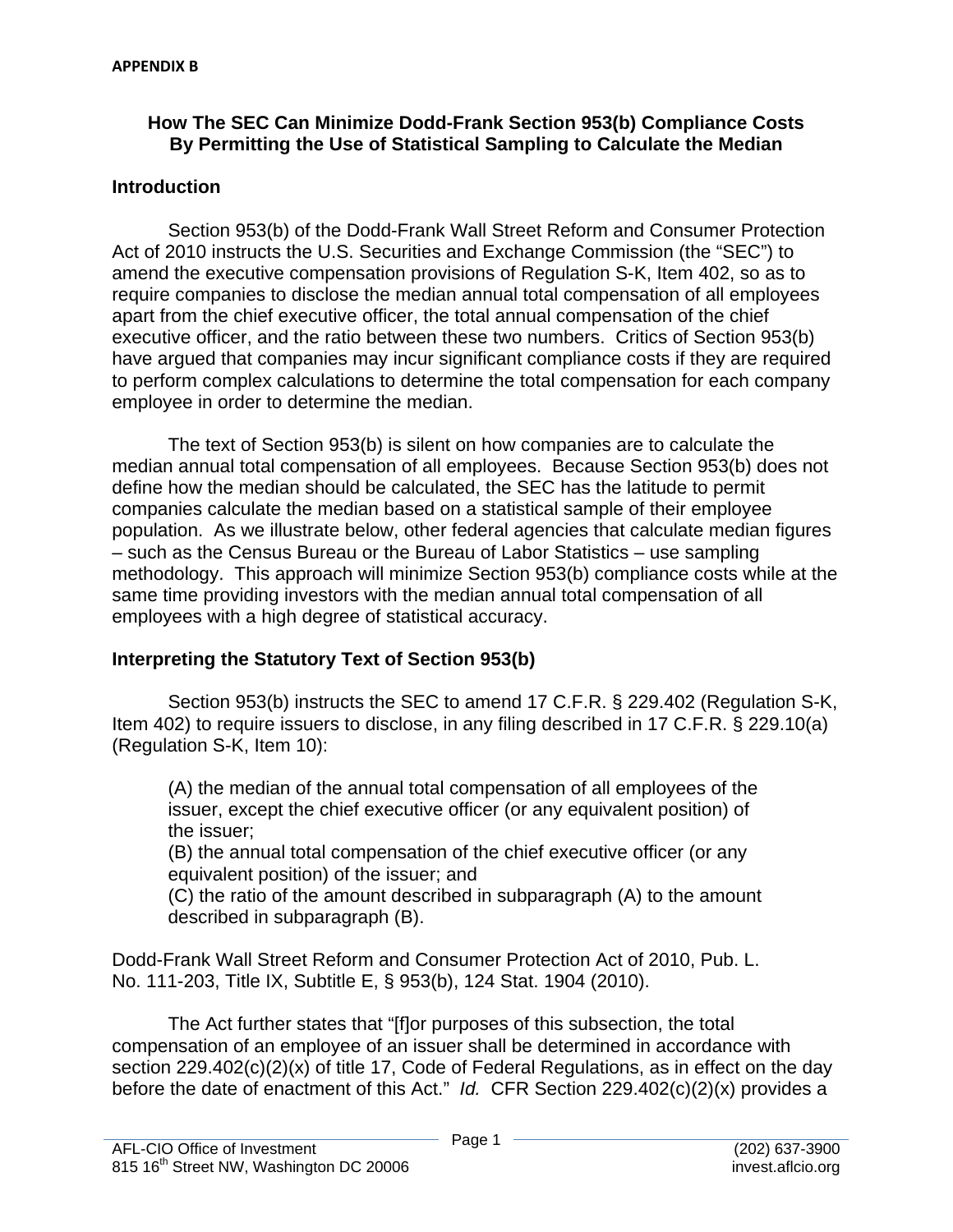formula for the disclosure of chief executive officer total compensation in company proxy statements. By fixing this total compensation formula according to the date that the Dodd-Frank Act became law, compliance costs are reduced because companies will not need to update their payroll systems if CFR Section 229.402(c)(2)(x) is amended.

Section 953(b) notably calls for disclosure of "median" employee compensation levels. In contrast to the average or "mean" statistic, the median is considered to be a more reliable statistical description of skewed distributions (such a sample of income data when there are highly-compensated outliers in the population). *See* George W. Snedecor & William G. Cochran, *Statistical Methods*, 136 (8th ed. 1989). By requiring that issuers report median employee compensation instead of mean employee compensation, Section 953(b) will provide investors with a more representative statistic of what the typical employee of a company receives in total compensation.

While Section 953(b) is clear on how the total compensation of an employee is to be calculated, it does not specify how the "median" is to be measured. As discussed below, Section 953(b)'s silence on the term "median" gives the SEC the necessary regulatory flexibility to permit companies to use statistical sampling to determine the median. The word "median" is a statistical term that is frequently used to describe the characteristics of a set of random observations taken from a larger population. For example, the *Concise Oxford Dictionary of Mathematics* provides a simple definition of the median by reference to statistical sampling:

**median** (in statistics) Suppose that the observations in a set of numerical data are ranked in ascending order. Then the (sample) median is the middle observation if there are an odd number of observations, and is the average of the two middlemost observations if there are an even number […]

Christopher Clapham & James Nicholson, *Concise Oxford Dictionary of Mathematics*, 294 (3d ed. 2005). This definition of the median as a description of a set of observations is widely used given that a great deal of modern statistics is based upon the ability to draw conclusions about a large population by studying the characteristics of a smaller set of random observations of that population.

# *Chevron* **Deference and the Use of Statistics in Administrative Agency Rules**

The U.S. Supreme Court has recognized a two-step test under which courts are to defer to the interpretations of a law supplied by an administrative agency tasked with implementing that law. Under the *Chevron* doctrine, a reviewing court will ask first whether the meaning of a statute is clear or whether "the statute is silent or ambiguous with respect to the specific issue." *Chevron U.S.A. Inc. v. Natural Res. Def. Council*, 467 U.S. 837, 843-44 (1984). If the statute is silent or ambiguous, the court will secondly ask whether the agency's interpretation is "reasonable" and whether it is "based on a permissible construction of the statute." *Id*. If both of these requirements are met, the court will defer to the agency's interpretation of the statute, rather than supplying the court's own. *Id.* at 843.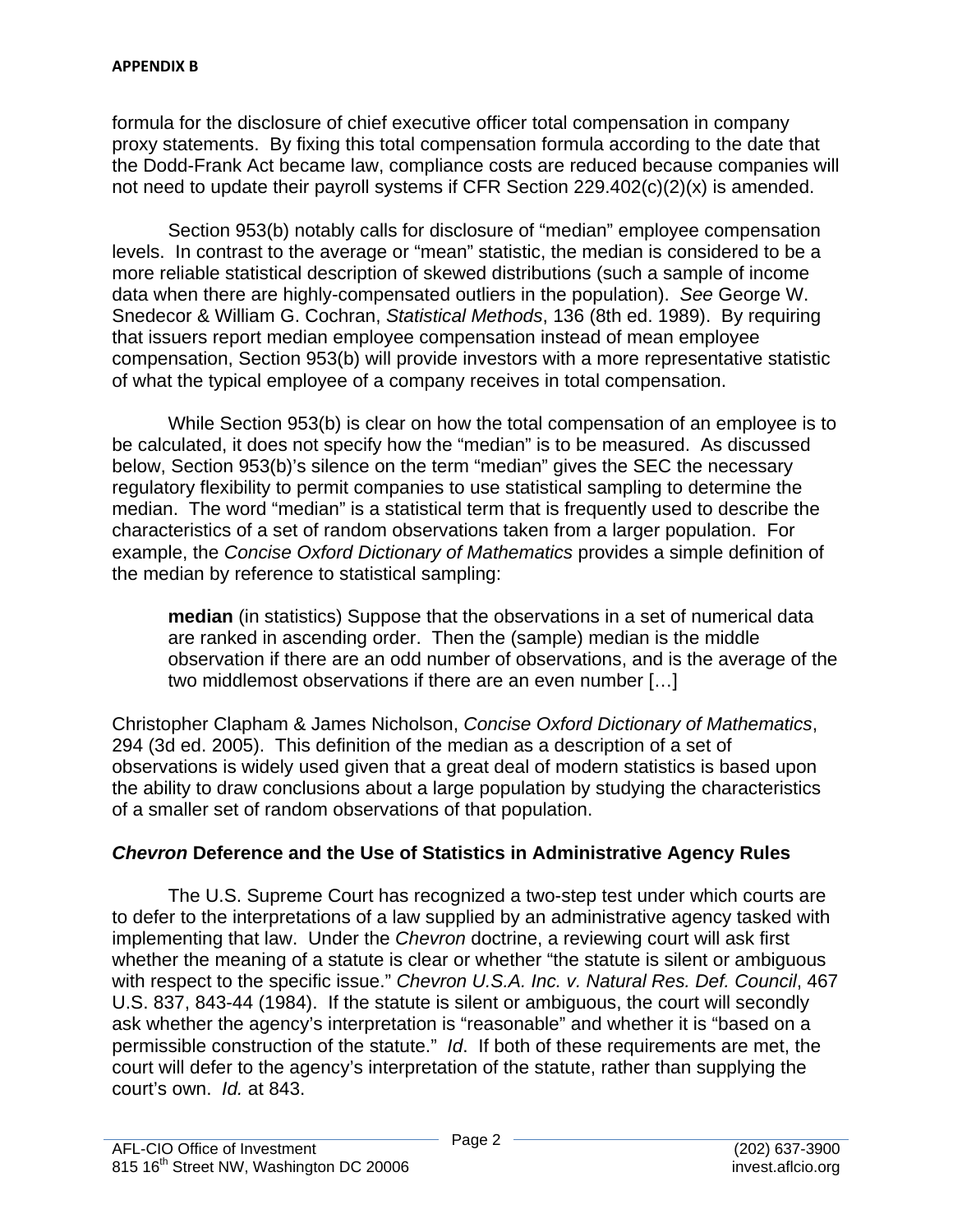In *Zuni Pub. Sch. Dist. No. 89 v. Dep't of Educ.*, 550 U.S. 81 (2007), the Supreme Court established that *Chevron* deference is pertinent when an administrative agency issues regulations that specify the procedure by which a statutorily mandated statistical test is to be performed. In *Zuni*, the statute in question called for the Secretary of Education to make certain funding decisions that required identifying school districts in each state "with per-pupil expenditures . . . above the 95th percentile or below the 5th percentile of such expenditures . . . in the State." *Id.* at 84 (quoting 20 U.S.C. § 7709(b)(2)(B)(i) (2000)). Because the law at issue in *Zuni* did not specify how these percentiles were to be calculated, the Secretary of Education promulgated regulations stating that the percentiles were to be calculated based on the total number of pupils in each district. *Id.* 

The plaintiffs in *Zuni* were several school districts that received less funding under the Secretary's method of calculating percentiles than they would have under an alternate methodology, which they claimed was the only permissible reading of the statute. 550 U.S. 81, 88-89. The plaintiffs argued that this statutory language about disregarding "per-pupil expenditures  $\dots$  above the top 95<sup>th</sup> or below the 5<sup>th</sup> percentile" required the Secretary to count the number of school districts meeting these standards rather than consider the number of pupils per district. *Id.* at 89.

Nevertheless, the Court found that the statute, by simply calling for a calculation based on certain percentiles, left sufficient ambiguity to permit the agency to issue regulations providing procedures for calculating those percentiles. *Id.* at 99. The Court further found that the procedures provided by the regulation were a reasonable interpretation of the statute. *Id.* In support of this conclusion, the Court reasoned that calculation methods such as this are "the kind of highly technical, specialized interstitial matter that Congress often does not decide itself, but delegates to specialized agencies to decide." *Id.* at 94.

 techniques. *Id.* at 95. Notably, one of these sources, quoted directly by the Court, was percentiles can be "applicable to . . . a large sample ranked in ascending order." *Id.* The Court further quoted from a number of dictionaries and professional manuals to indicate that the term "percentile" is open to a variety of meanings and calculation the *Concise Oxford Dictionary of Mathematics*, which stated that in some instances, (quoting Christopher Clapham & James Nicholson, *Concise Oxford Dictionary of Mathematics*, 378-89 (3d ed. 2005)). Finally, the Court examined the legislative history of the statute, and found nothing to suggest that the Secretary's interpretation and calculation technique would run counter to the intent of Congress in passing the law. *Zuni*, 550 U.S. at 90.

## **Section 953(b) is "Silent or Ambiguous" on the Methods to be Used in Calculating the Median of the Annual Total Compensation of All Employees of an Issuer**

Section 953(b), by calling for reporting of median employee compensation but not specifying how that median is to be calculated, "is silent or ambiguous with respect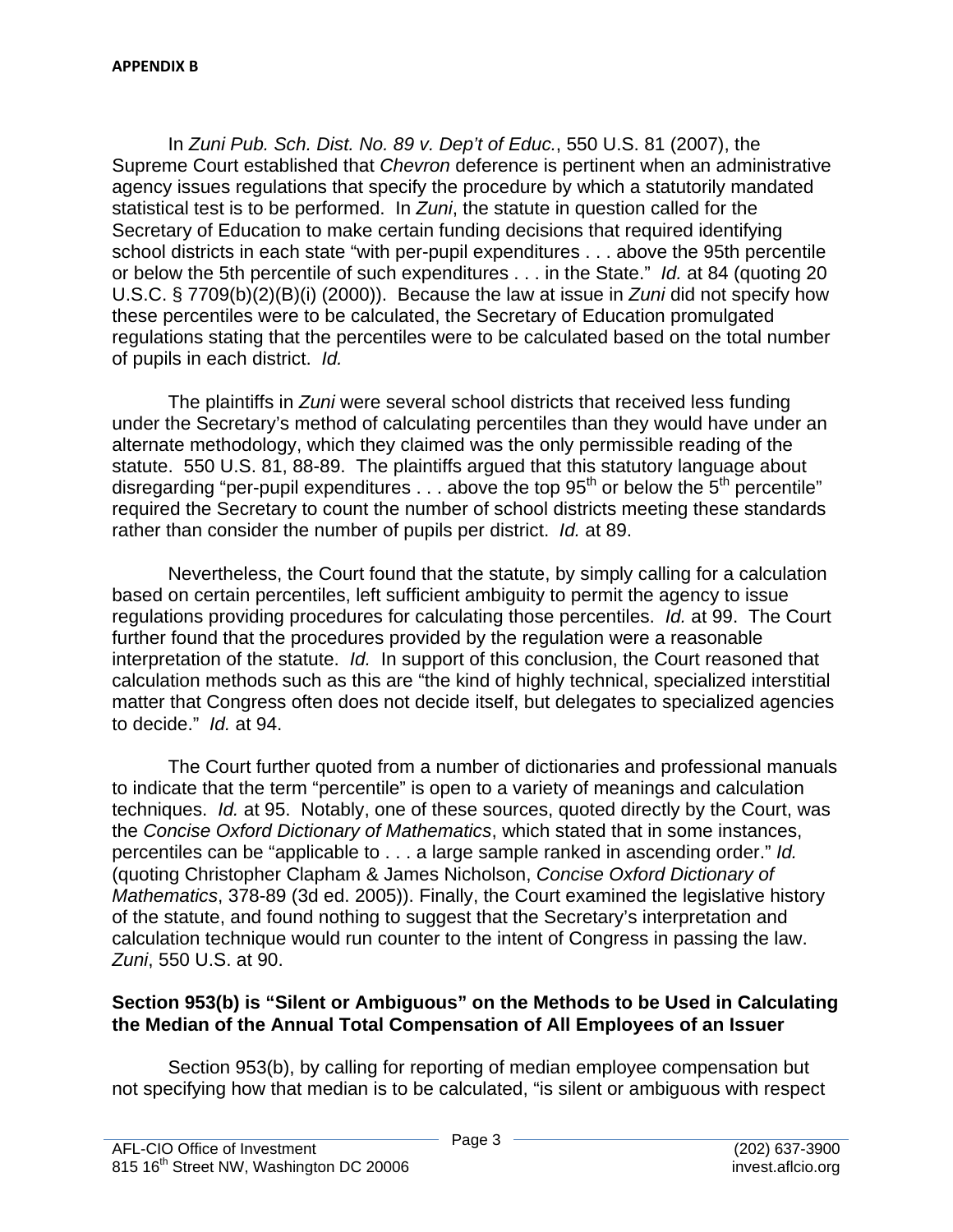to [that] specific issue." *See Chevron,* 467 U.S. 837, 842-43. Where the drafters of Section 953(b) wanted to be explicit about calculation methodologies, they clearly knew how to do so. Section 953(b)(2) specifically provides for the exact values to be used in calculating the total value of the median employee's compensation. That Congress did not use this same level of specificity to describe the statistical procedures for identifying the median suggests that this is "the kind of highly technical, specialized interstitial matter that Congress often does not decide itself, but delegates to specialized agencies to decide." *See Zuni*, 550 U.S. at 94.

The only way in which this language could be viewed as specific enough to provide the "unambiguously expressed intent of Congress," *Chevron,* 467 U.S. 837, 843 (1984), would be if the word "median" possessed a single, clear definition that explicitly included procedures for calculating it in a situation such as this. The Supreme Court in *Zuni* recognized that there may be multiple ways of analyzing a large set of multivariable figures, and thus rejected the notion that a single term could fully encapsulate the complexities of modern statistical practices. 550 U.S. at 95. As the Court remarked:

We are not experts in statistics, but a statistician is not needed to see what the dictionary does not say. No dictionary definition we have found suggests that there is any *single* logical, mathematical, or statistical link between, on the one hand, the characterizing data (used for ranking purposes) and, on the other hand, the nature of the relevant population or how that population might be weighted for purposes of determining a percentile cutoff.

*Id.* at 96 (emphasis in the original).

Moreover, the fact that Section 953(b) calls for the SEC to implement its disclosure provisions by regulation indicates that Congress anticipated the SEC would play a role in shaping the implementation specifics for this provision. Section 953(b) could have bypassed regulation altogether by simply making its disclosure requirements mandatory as a matter of law. Alternatively, Section 953(b) could have provided specific language to insert into the regulation, stipulating that the SEC was to insert that language and no more. Yet, Section 953(b) does neither of these.

Instead, Section 953(b) calls for its provisions to be incorporated into Reg. S-K Item 402, which is itself a complex yet at times flexible document, created through years of discretionary rulemaking by the SEC. Throughout Reg. S-K, Item 402 the SEC provides clarification for calculation techniques. *See, e.g.,* 17 C.F.R § 229.402 (2011), Instructions to Item 402(c)(2)(viii), providing procedures for calculating the value of interest on deferred compensation. Item 402 also provides for exceptions and flexibility in certain circumstances. *See, e.g.,* 17 C.F.R § 229.402 (2011), Instructions to Item 402(a)(3), exempting reporting on executives making less than \$100,000 / year.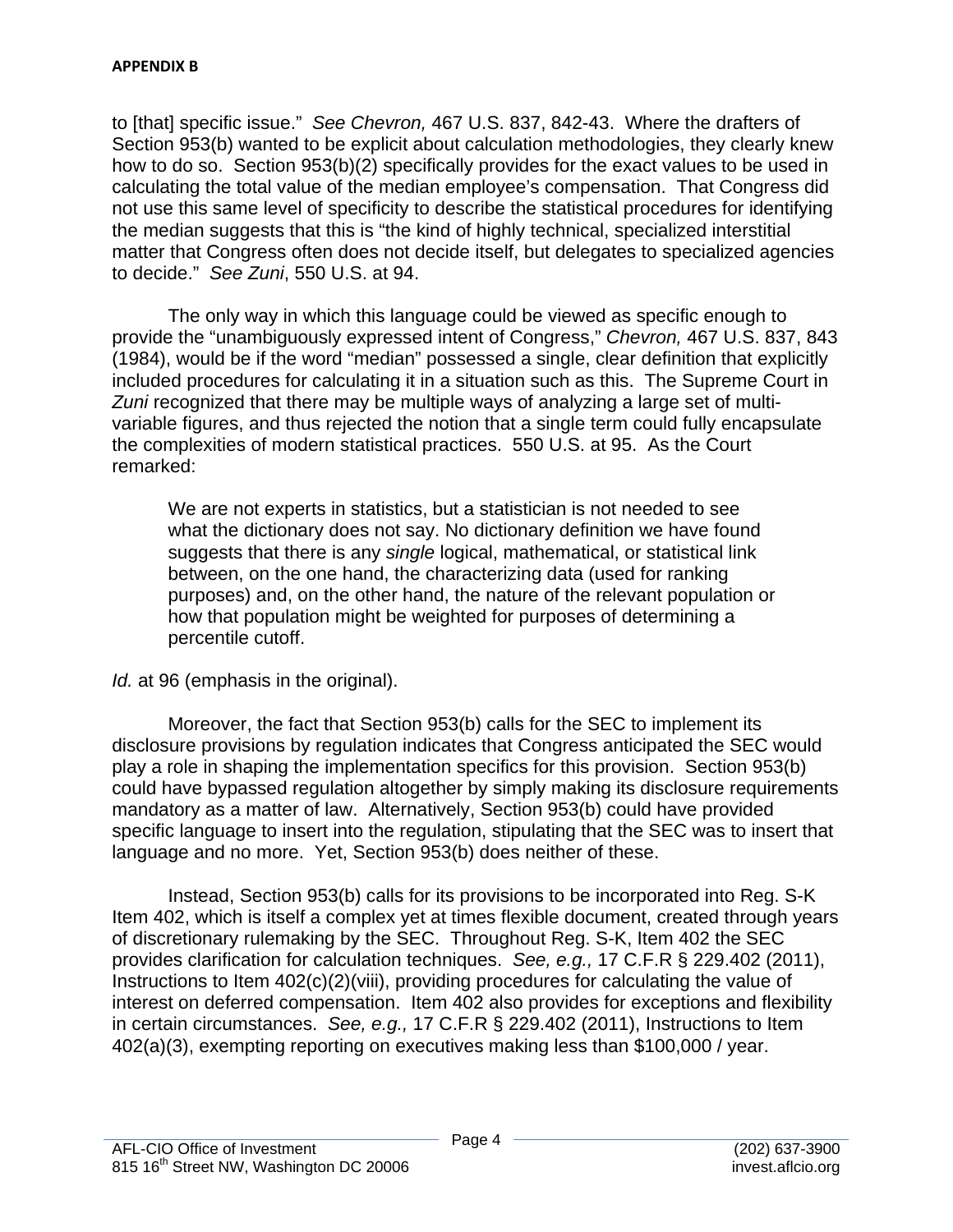Indeed, it would seem quite unusual for new provisions to be added to Item 402 in a way that denied the SEC any discretion in issuing the specific instructions and guidance that characterize the document. There is nothing to suggest that this is what Congress intended Section 953(b) require. Thus, in no way does Section 953(b) "unambiguously express[] [the] intent of Congress," with regards to every methodological detail for performing the statistical calculations it mandates. Rather, Section 953(b) identifies a clear objective of information to be disclosed and then provides great specificity with regards to some aspects of its application while leaving others to the practical experience and technical expertise of the SEC to implement.

#### **The Use of Statistical Sampling to Calculate the Median is a "Reasonable" Interpretation of Section 953(b) and Therefore Would Receive** *Chevron* **Deference**

calculations are to be performed. $3$ Given then that Section 953(b) contains ambiguity with regards to calculating the median, the next question under the *Chevron* analysis is whether the SEC's resolution of that ambiguity by implementing a statistical sampling methodology would be a "permissible construction of the statute." *Chevron,* 467 U.S. 837, 842-43. As society and administrative processes have become more complex and data driven, the use of statistics within government functions has increased. Numerous laws<sup>1</sup> and even larger numbers of regulations<sup>2</sup> now mention the use of statistical calculations. Because statistics is a vast and often highly technical subject matter, it is not surprising that Congress has generally not attempted to precisely define in legislation how particular

By the standards established in *Chevron* and *Zuni*, a regulation implementing Section 953(b) by use of a statistical sampling technique to calculate median employee compensation would clearly be a permissible interpretation of the Dodd-Frank Act. Again, *Zuni* is very closely analogous, in that it upheld an agency's procedures for calculating a statistic whose use was required by statute. 550 U.S. 81. In fact, the Secretary of Education's regulations in question in *Zuni* permitted the use of statistical sampling for counting the number of pupils in each school district. The regulations provided that the number of pupils in each district, an essential number for determining the percentiles, was to be calculated "in accordance with whatever standard measurement of pupil count is used in the State." *Id.* Appendix A.

Such state methods in *Zuni* often use sampling and estimation techniques. *See, e.g.,* Michigan's provisions, MCLS § 388.1606(4) (Bender 2011), providing for

<sup>&</sup>lt;sup>1</sup> See, e.g., 12 U.S.C. § 1703 (2006), referencing median house price; 42 U.S.C. § 300g-3 (2006); referencing water safety standards calibrated to the 90th percentile of sampling; 42 U.S.C. § 1395x capping payments for health services at 105% of the median payments for such services; etc.

 $^2$  See, e.g., 40 C.F.R. § 799.9120 (2011), providing for the use of medians in toxic substance tests; 7 C.F.R. § 246.7 (2011), restricting certain payments to families below 50% of the median income in an area; 10 C.F.R. § 835.2

<sup>(2011),</sup> requiring calculation of median particle size within an aerosol; etc.<br><sup>3</sup> *See, e.g.*, 42 U.S.C. § 8624 (2006), restricting certain federal aid payments to families below 60% of state median regulation implementing 42 U.S.C. § 8624 and specifying the procedures for calculating the required median income, but not specifying calculation procedures for that median figure; *see also* 45 C.F.R. § 96.85 (2011), a figures*.*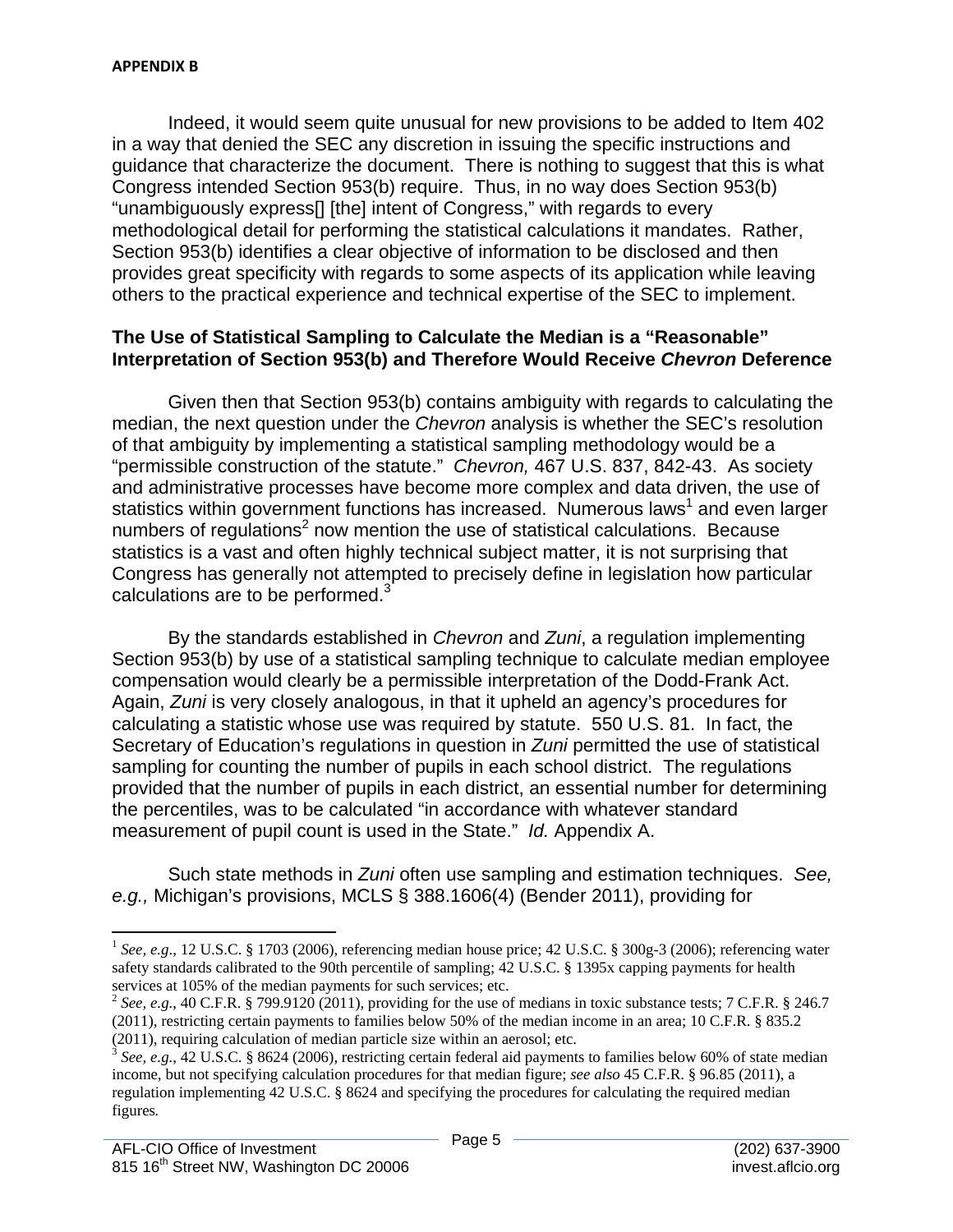estimation of school district populations based on attendance figures for all pupils for every school day statewide, but rather on two annual "pupil membership count day[s]." Furthermore, not only did the procedures in *Zuni* also involve the potential use of statistical sampling, the regulation in question actually delegated to a group of third parties, the states, the task of deciding whether and how the sampling would be conducted. 550 U.S. 81,103, Appendix A. Thus, in many ways *Zuni* upheld a regulation that provided for a far broader range of interpretation of the original statute than would be the case in this situation, in which the SEC could specify the procedures for the statistical sampling rather than delegating the decision to third parties.

Section 953(b) and the statute at issue in *Zuni* are far from the only instances in which statutes call for the use of statistical measures without specifying procedures for their calculation, thereby leaving administrative agencies to fill in the specifics via regulation. For instance, 42 U.S.C. § 8624 provides for a Low Income Energy Assistance Program, funded by the federal government but administered by states. The law specifies that payments cannot go to households with incomes above "60 percent of the State median income." 42 U.S.C. § 8624 (2006). The law says nothing more about this "median income" figure or how it is to be calculated. A regulation, however, promulgated by the Department of Health and Human Services, specifies that this calculation can be made using "state median income estimates." 45 C.F.R. § 96.85 (2011).

These state median income estimates are generated by the federal government, based on a sampling procedure conducted by the US Census. *See* State Median Income Estimate for a Four-Person Family: Notice of the Federal Fiscal Year (FFY) 2011 State Median Income Estimates for Use Under the Low Income Home Energy Assistance Program (LIHEAP) 75 Fed. Reg. 26780-82 (May 12, 2010); *See also* U.S. Dept. of Commerce, Economics and Statistics Administration, U.S. Census Bureau, *Design and Methodology, American Community Survey (2009)*, available at http://www.census.gov/acs/www/methodology/methodology\_main/ for a description of the Census' sampling methodology and statistical estimation techniques.

An additional reason why statistical estimation techniques of the median are a reasonable interpretation of Section 953(b) is that Reg. S-K, Item 402, the regulation that Section 953(b) modifies, already makes use of estimation techniques for other figures it requires issuers to disclose. For instance, the instructions to Item 402(c)(2)(vii), Section 2(A), provides for the reporting of the actuarial present value of accumulated pension benefits. Such an actuarial valuation is by definition an estimate, based upon educated guesses concerning life expectancy, interest rates, and so on. The fact that Item 402 already makes use of estimation techniques for reported figures further supports the notion that the additional Item 402 reporting requirements under Section 953(b) could be calculated using estimation techniques.

The use of sampling techniques to implement Section 953(b) is also a reasonable statutory interpretation because it comports with well-established practices in statistical calculations of median income. Calculations of median income are in fact